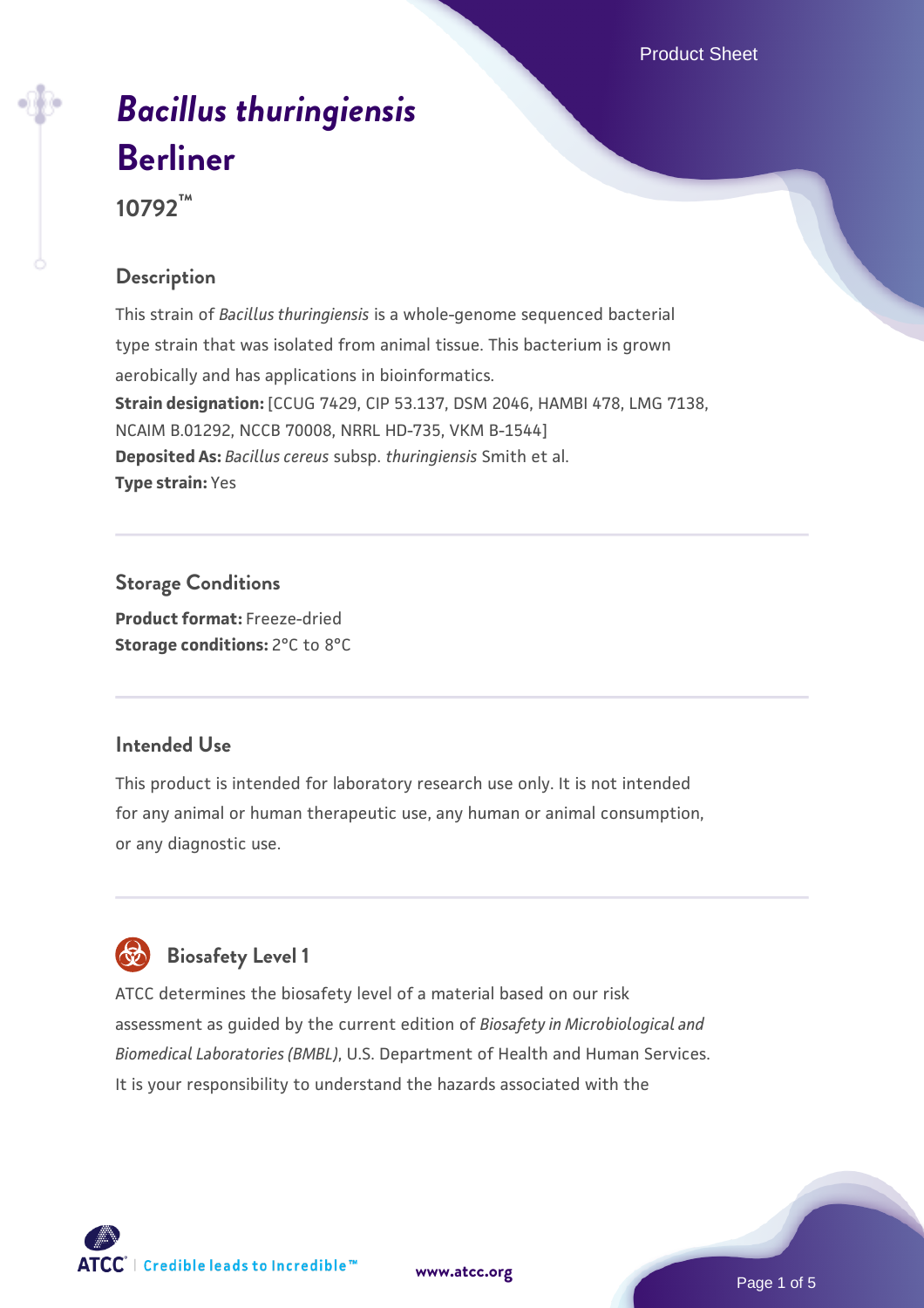material per your organization's policies and procedures as well as any other applicable regulations as enforced by your local or national agencies.

ATCC highly recommends that appropriate personal protective equipment is always used when handling vials. For cultures that require storage in liquid nitrogen, it is important to note that some vials may leak when submersed in liquid nitrogen and will slowly fill with liquid nitrogen. Upon thawing, the conversion of the liquid nitrogen back to its gas phase may result in the vial exploding or blowing off its cap with dangerous force creating flying debris. Unless necessary, ATCC recommends that these cultures be stored in the vapor phase of liquid nitrogen rather than submersed in liquid nitrogen.

### **Certificate of Analysis**

For batch-specific test results, refer to the applicable certificate of analysis that can be found at www.atcc.org.

# **Growth Conditions**

**Medium:**  [ATCC Medium 3: Nutrient agar or nutrient broth](https://www.atcc.org/-/media/product-assets/documents/microbial-media-formulations/3/atcc-medium-3.pdf?rev=7510837507e64d849c62a46b5b2197a1) **Temperature:** 30°C **Atmosphere:** Aerobic

#### **Handling Procedures**

- 1. Open vial according to enclosed instructions.
- 2. Using a single tube of #3 broth (5 to 6 mL), withdraw approximately 0.5

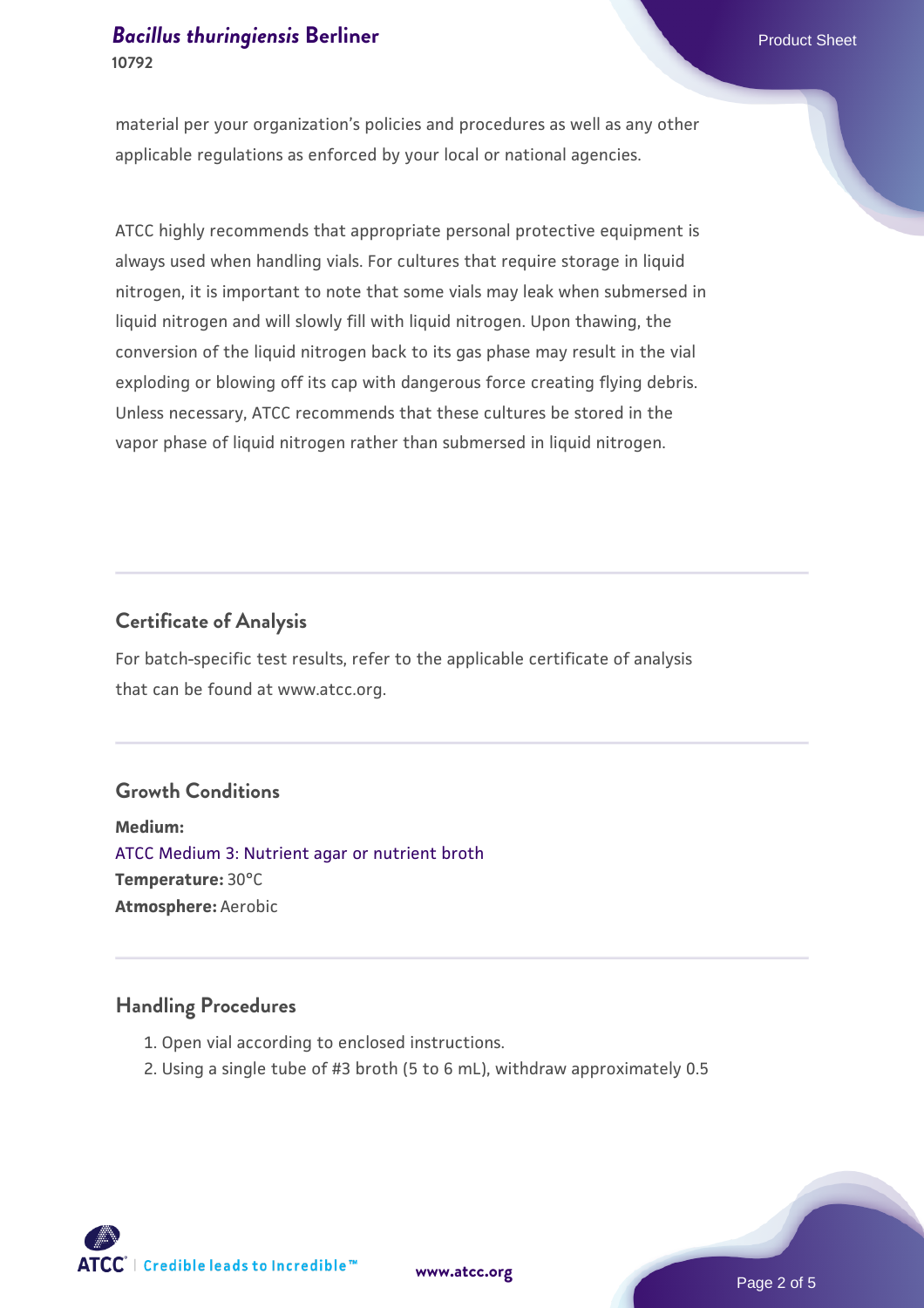# *[Bacillus thuringiensis](https://www.atcc.org/products/10792)* [Berliner](https://www.atcc.org/products/10792) **Product Sheet** Product Sheet

**10792**

- to 1.0 mL with a Pasteur or 1.0 mL pipette. Rehydrate the entire pellet.
- 3. Aseptically transfer this aliquot back into the broth tube. Mix well.
- Use several drops of the suspension to inoculate a #3 agar slant and/or 4. plate.
- 5. Incubate the tubes and plate at 30°C for 24 hours.

#### **Notes**

Additional information on this culture is available on the ATCC® web site at www.atcc.org.

# **Material Citation**

If use of this material results in a scientific publication, please cite the material in the following manner: *Bacillus thuringiensis* Berliner (ATCC 10792)

#### **References**

References and other information relating to this material are available at www.atcc.org.

#### **Warranty**

The product is provided 'AS IS' and the viability of ATCC® products is warranted for 30 days from the date of shipment, provided that the customer has stored and handled the product according to the information included on the product information sheet, website, and Certificate of Analysis. For living cultures, ATCC lists the media formulation and reagents that have been found to be effective for the product. While other unspecified media and reagents may also produce satisfactory results, a change in the ATCC and/or depositor-recommended protocols may affect the

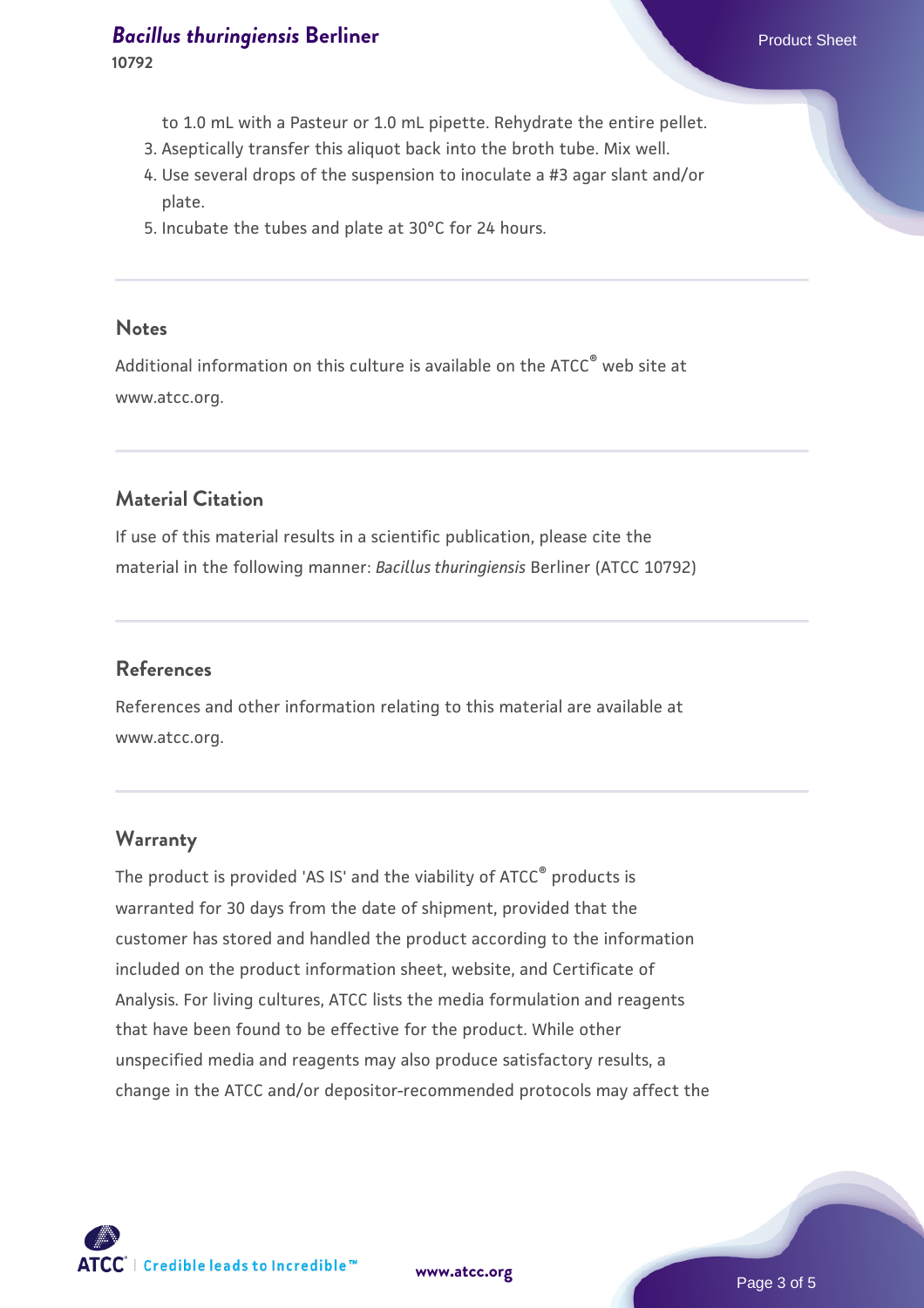#### *[Bacillus thuringiensis](https://www.atcc.org/products/10792)* [Berliner](https://www.atcc.org/products/10792) **Product Sheet** Product Sheet **10792**

recovery, growth, and/or function of the product. If an alternative medium formulation or reagent is used, the ATCC warranty for viability is no longer valid. Except as expressly set forth herein, no other warranties of any kind are provided, express or implied, including, but not limited to, any implied warranties of merchantability, fitness for a particular purpose, manufacture according to cGMP standards, typicality, safety, accuracy, and/or noninfringement.

#### **Disclaimers**

This product is intended for laboratory research use only. It is not intended for any animal or human therapeutic use, any human or animal consumption, or any diagnostic use. Any proposed commercial use is prohibited without a license from ATCC.

While ATCC uses reasonable efforts to include accurate and up-to-date information on this product sheet, ATCC makes no warranties or representations as to its accuracy. Citations from scientific literature and patents are provided for informational purposes only. ATCC does not warrant that such information has been confirmed to be accurate or complete and the customer bears the sole responsibility of confirming the accuracy and completeness of any such information.

This product is sent on the condition that the customer is responsible for and assumes all risk and responsibility in connection with the receipt, handling, storage, disposal, and use of the ATCC product including without limitation taking all appropriate safety and handling precautions to minimize health or environmental risk. As a condition of receiving the material, the customer agrees that any activity undertaken with the ATCC product and any progeny or modifications will be conducted in compliance with all applicable laws, regulations, and guidelines. This product is provided 'AS IS' with no representations or warranties whatsoever except as expressly set forth herein and in no event shall ATCC, its parents, subsidiaries, directors, officers, agents, employees, assigns, successors, and affiliates be liable for indirect, special, incidental, or consequential damages of any kind in connection with